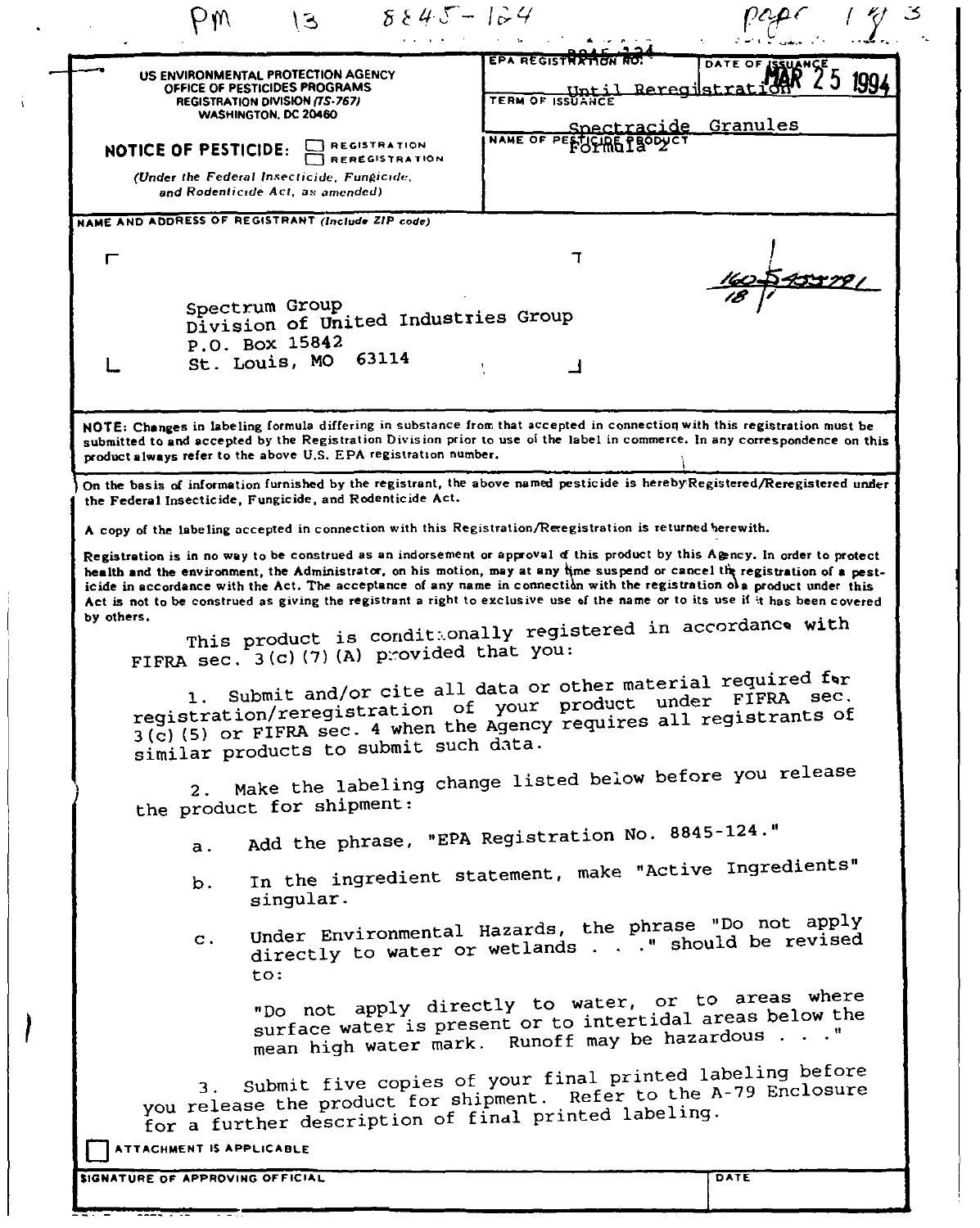3. Submit five copies of your final printed labeling before you release the product for shipment. Refer to the A-79 Enclosure for a further description of final printed labeling.

If these conditions are not complied with, the registration will be subject to cancellation in accordance with FIFRA sec. 6(e). Your release for shipment of the product constitutes acceptance of these conditions.

A stamped copy of the label is enclosed for your records.

George T. LaRocca Product Manager 13 Insecticide-Rodenticide Branch Registration Division (H7S0SC)

Enclosure

· , /

)

I

/